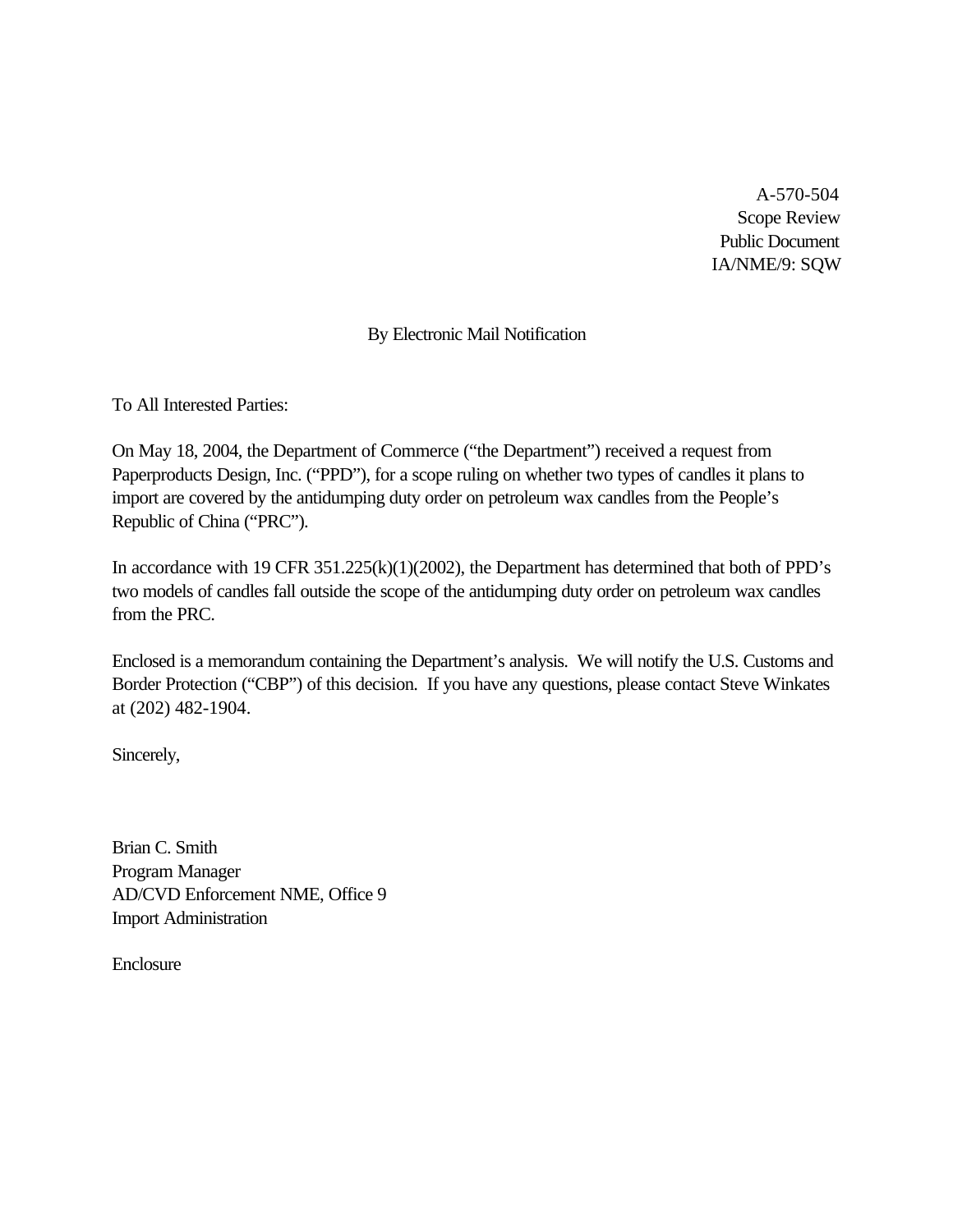A-570-504 Scope Review Public Document IA/NME/9: SQW

| <b>MEMORANDUM FOR:</b> | Barbara E. Tillman<br><b>Acting Deputy Assistant Secretary</b><br>for Import Administration                                                           |
|------------------------|-------------------------------------------------------------------------------------------------------------------------------------------------------|
| FROM:                  | James C. Doyle<br>Director, Office 9<br><b>Import Administration</b>                                                                                  |
| <b>SUBJECT:</b>        | Final Scope Ruling: Antidumping Duty Order on Petroleum Wax<br>Candles From the People's Republic of China (A-570-504);<br>Paperproducts Design, Inc. |

#### **Summary**

On May 18, 2004, the Department of Commerce ("the Department") received a request from Paperproducts Design, Inc. ("PPD"), for a scope ruling to determine whether two types of candles are included within the scope of the antidumping duty order on petroleum wax candles from the People's Republic of China ("PRC"). Antidumping Duty Order: Petroleum Wax Candles from the People's Republic of China, 51 FR 30686 (August 28, 1986) ("Order"). In accordance with 19 CFR 351.225(k)(1), we recommend that the Department determine that both PPD's "Wine Cork" and "Champagne Cork" candle types fall outside the scope of the Order.<sup>1</sup>

## **Background**

On May 18, 2004, the Department received a letter from PPD, dated May 14, 2004, requesting a scope ruling on the two types of candles. On October 25, 2004, we provided counsel for the National Candle Association ("NCA"), petitioner and the domestic producer in this proceeding, with an opportunity to examine the samples PPD provided in its scope ruling request (see October 25, 2004,

 $<sup>1</sup>$  The Department has developed an internet website that allows interested parties to access prior</sup> scope determinations regarding the Order. This website lists all scope determinations from 1991 to the present. It can be accessed at http://ia.ita.doc.gov/download/candles-prc-scope/index, and will be updated periodically, to include newly issued scope determinations.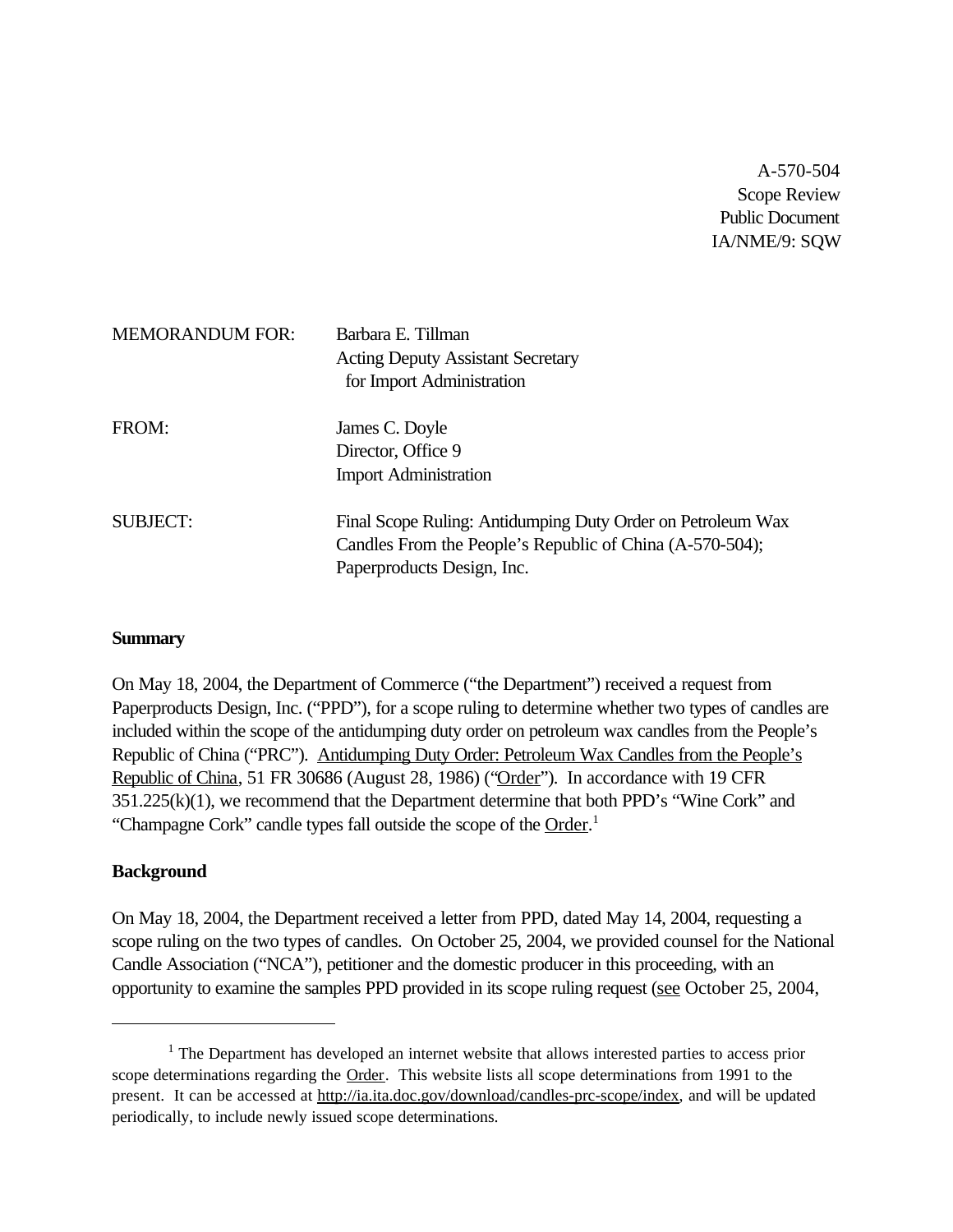memorandum to the file entitled "Meeting with Petitioner's Counsel and Viewing of Samples"). NCA did not submit comments on PPD's scope ruling requests.

# **PPD's Scope Request**

PPD argues that both of its candles (item code or vendor style numbers 800347 and 800384) are easily identifiable as corks from either a wine or champagne bottle and are thus eligible for the novelty exception as novelty candles in the form of identifiable objects.

# **a. Product Descriptions**

# **"Wine Cork"**

The "Wine Cork" candle (#800347) comes in a set of four identical candles, which are painted a light beige color and made to appear uneven to imitate the rough texture and discoloration common to wine corks. It appears to have been cut with a knife to facilitate insertion into a bottle, and it is marked with darkened French inscriptions to simulate those that a vintner would burn on a cork.

# **"Champagne Cork"**

The "Champagne Cork" candle (#800384) is similar to the "Wine Cork" candle except that it is designed to appear as a cork for a champagne bottle. It also features writing designed to simulate lettering, and features indentations and coloring similar to those found on a real champagne cork.

# **b. Scope Request**

To support its argument that its candles qualify for the novelty exception, PPD quotes from the notice which the Department issued to the U.S. Customs Service (now renamed U.S. Customs and Border Protection ("CBP")) in connection with a July 1987 scope determination concerning an exception from the Order for novelty candles, which states:

The Department of Commerce has determined that certain novelty candles, such as Christmas novelty candles, are not within the scope of the antidumping duty order on petroleum-wax candles from the People's Republic of China ("PRC"). Christmas novelty candles are candles specially designed for use only in connection with the Christmas holiday season. This use is clearly indicated by Christmas scenes and symbols depicted in the candle design. Other novelty candles not within the scope of the order include candles having scenes or symbols of other occasions (*e.g.*, religious holidays or special events) depicted in their designs, figurine candles, and candles shaped in the form of identifiable objects (*e.g.*, animals or numerals).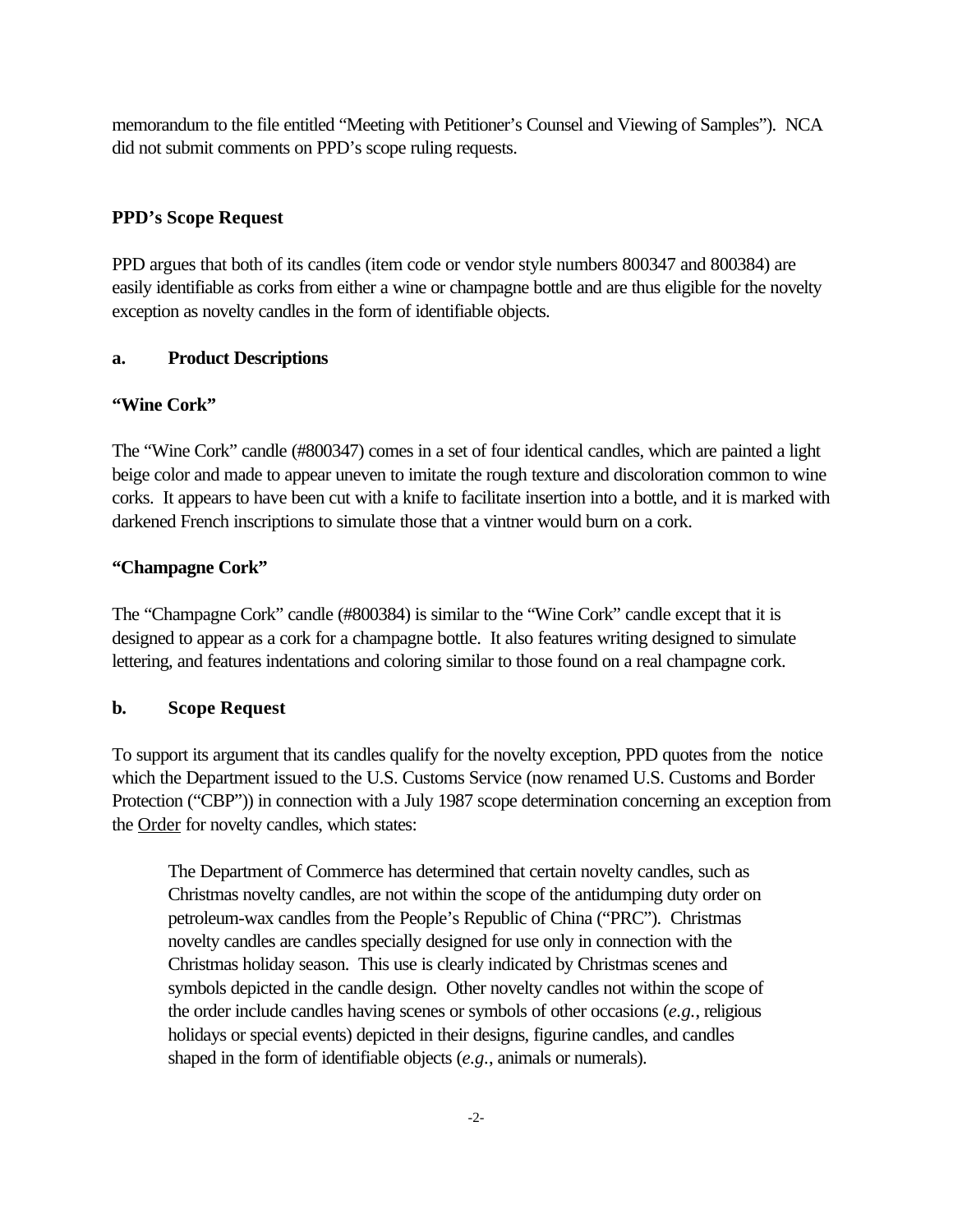See Petroleum-Wax Candles from the People's Republic of China - Antidumping - A-570-504; C.I.E. -212/85, September 21, 1987; Letter from the Director, Office of Compliance, to Burditt, Bowles & Radzius, Ltd., July 13, 1987 ("CBP Notice").

PPD included a sample of each candle with its scope request as well as photographs in response to a subsequent request from the Department (see October 15, 2004, Letter from the Department to Kuehne & Nagel, Inc.).

# **Legal Framework**

The regulations governing the Department's antidumping scope determinations are found at 19 CFR 351.225 (2002). On matters concerning the scope of an antidumping duty order, the Department first examines the descriptions of the merchandise contained in the petition, the initial investigation, and the determinations of the Secretary (including prior scope determinations) and the U.S. International Trade Commission ("ITC"). This determination may take place with or without a formal inquiry. If the Department determines that these descriptions are dispositive of the matter, the Department will issue a final scope ruling as to whether or not the subject merchandise is covered by the order. See 19 CFR 351.225(k)(1).

Conversely, where the descriptions of the merchandise are *not* dispositive, the Department will consider the five additional factors set forth at 19 CFR 351.225(k)(2). These criteria are: (1) the physical characteristics of the merchandise; (2) the expectations of the ultimate purchasers; (3) the ultimate use of the product; (4) the channels of trade in which the product is sold; and (5) the manner in which the product is advertised and displayed. The determination as to which analytical framework is most appropriate in any given scope inquiry is made on a case-by-case basis after consideration of all evidence before the Department.

In the instant case, the Department has evaluated PPD's requests in accordance with 19 CFR 351.225(k)(1) and the Department finds that the descriptions of the products contained in the petition, the initial investigation, and the determinations of the Secretary (including prior scope determinations) and the ITC are dispositive with respect to both the "Wine Cork" (#800347) and the "Champagne Cork" (#800384) candles. Therefore, the Department finds it unnecessary to consider the additional factors set forth at 19 CFR 351.225(k)(2).

Documents and parts thereof from the underlying investigation that the Department deemed relevant to this scope ruling were made part of the record of this determination and are referenced herein. Documents that the Department did not present, or place on the record, do not constitute part of the administrative record for this scope determination.

In its petition of September 4, 1985, the NCA requested that the investigation cover: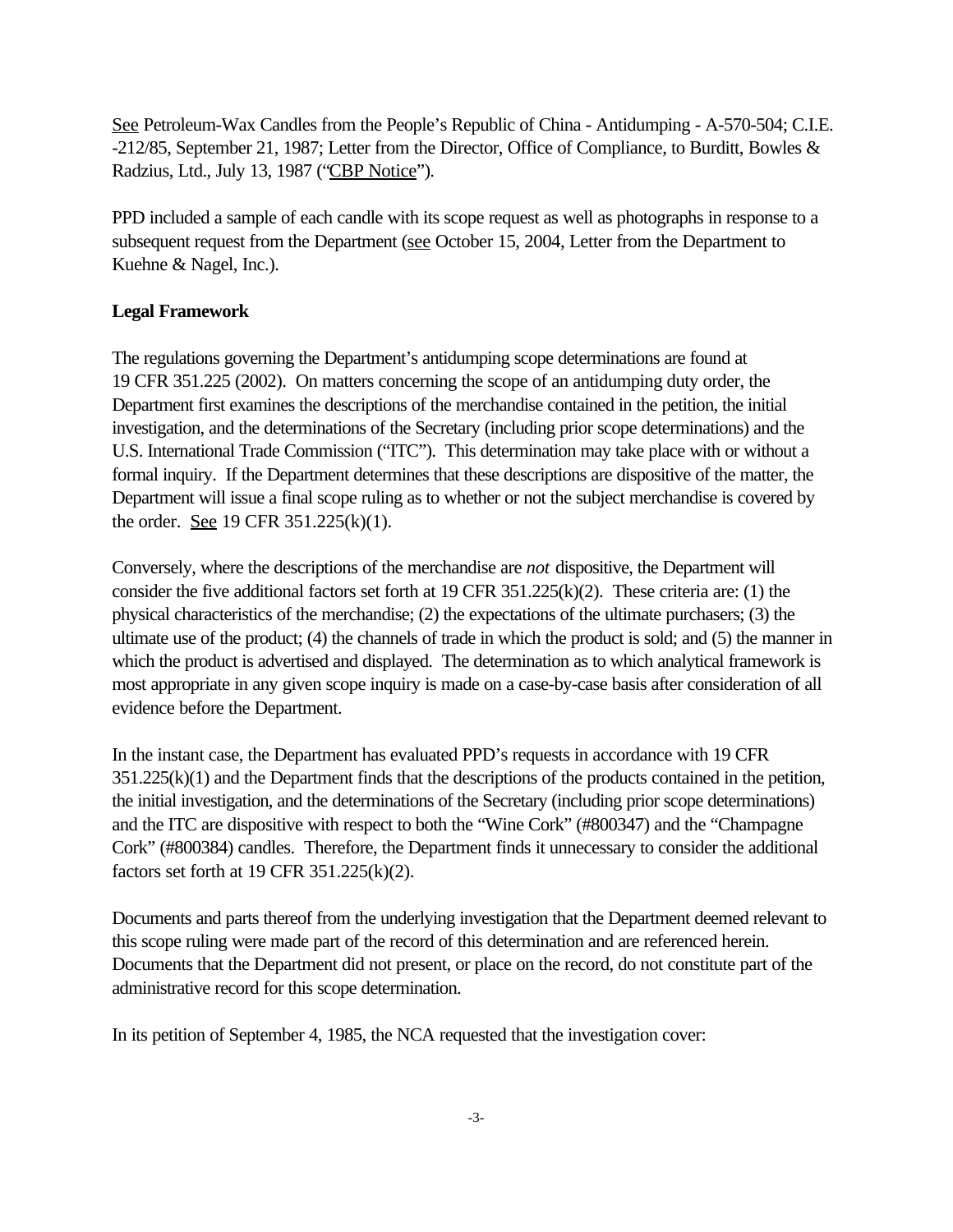{c}andles {which} are made from petroleum wax and contain fiber or paper-cored wicks. They are sold in the following shapes: tapers, spirals, and straight-sided dinner candles; rounds, columns, pillars; votives; and various wax-filled containers. These candles may be scented or unscented ... and are generally used by retail consumers in the home or yard for decorative or lighting purposes.

See Antidumping Petition (September 4, 1985), at 7.

The Department defined the scope of the investigation in its notice of initiation. This scope language carried forward without change through the preliminary and final determinations of sales at less than fair value and the eventual antidumping duty order:

{c}ertain scented or unscented petroleum wax candles made from petroleum wax and having fiber or paper-cored wicks. They are sold in the following shapes: tapers, spirals, and straightsided dinner candles; rounds, columns, pillars, votives; and various wax-filled containers.

See Petroleum Wax Candles from the People's Republic of China: Initiation of Antidumping Duty Investigation, 50 FR 39743 (September 30, 1985); Petroleum Wax Candles from the People's Republic of China: Preliminary Determination of Sales at Less Than Fair Value, 51 FR 6016 (February 19, 1986); Petroleum Wax Candles from the People's Republic of China: Final Determination of Sales at Less Than Fair Value, 51 FR 25085 (July 10, 1986) ("Final Determination"); and Order.

The ITC adopted a similar definition of the "like product" subject to its determinations, noting that the investigations did not include "birthday, birthday numeral and figurine type candles." See Candles from the People's Republic of China: Determination of the Commission in Investigation No. 731-TA-282 (Final), Publication 1888 (August 1986) ("ITC Determination"), at 4, note 5, and A-2.

Also of relevance to the present scope inquiry is the CBP Notice issued to CBP in connection with a July 1987 scope determination concerning an exception from the Order for novelty candles, which states:

The Department of Commerce has determined that certain novelty candles, such as Christmas novelty candles, are not within the scope of the antidumping duty order on petroleum-wax candles from the People's Republic of China ("PRC"). Christmas novelty candles are candles specially designed for use only in connection with the Christmas holiday season. This use is clearly indicated by Christmas scenes and symbols depicted in the candle design. Other novelty candles not within the scope of the order include candles having scenes or symbols of other occasions (*e.g.*, religious holidays or special events) depicted in their designs, figurine candles, and candles shaped in the form of identifiable objects (*e.g.*, animals or numerals).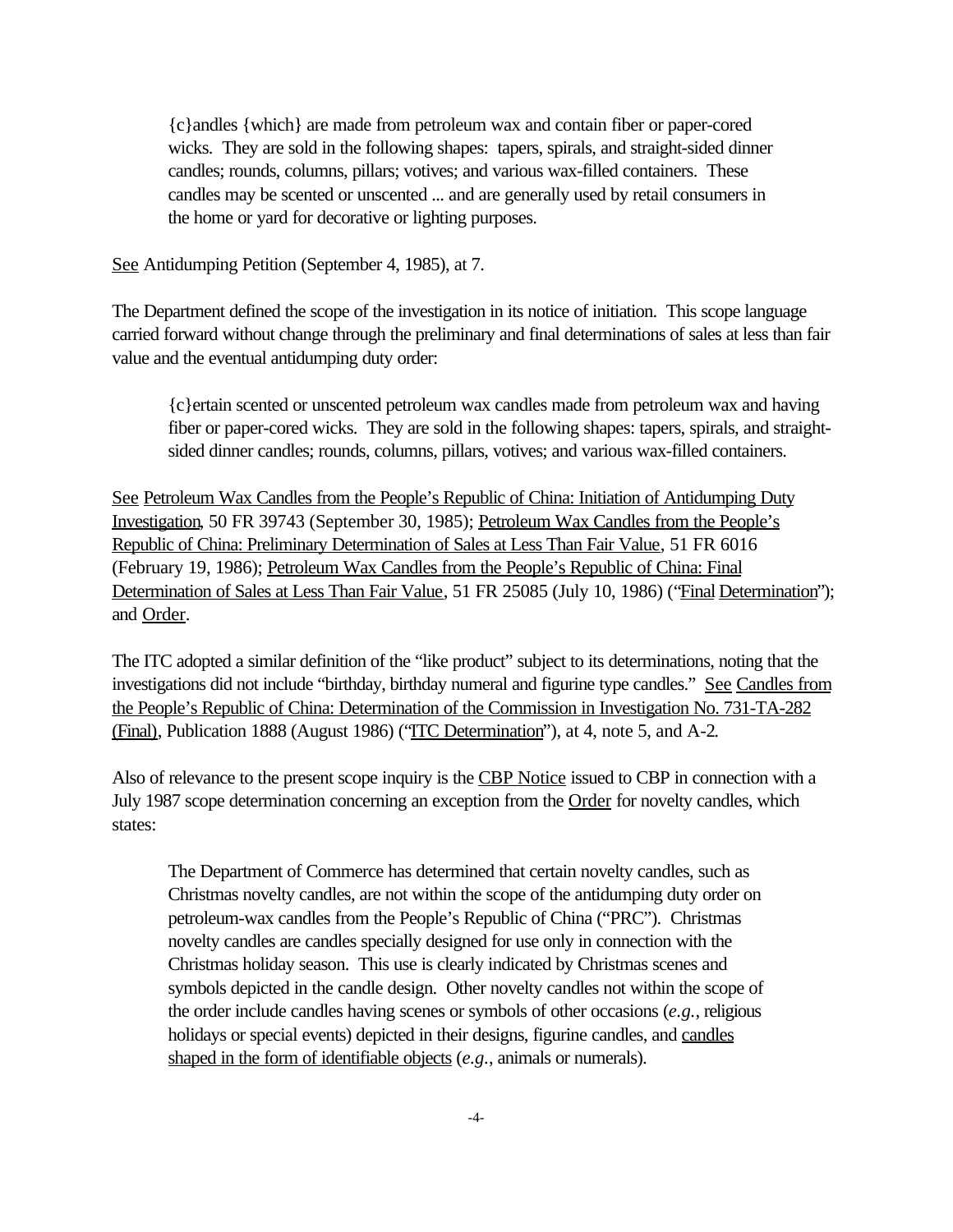### See CBP Notice (emphasis added).

When determining whether or not a particular product claimed as a novelty candle is within the scope of the Order, the Department's first line of inquiry is whether the shape of the candle falls within those shapes listed by the inclusive language of the Order's scope, *i.e.*, "tapers, spirals, and straight-sided dinner candles; rounds, columns, pillars, votives; and various wax-filled containers." If a candle falls within one of the above-delineated shapes, it will be determined to be within the Order's scope. Candles of a shape not listed by the inclusive language of the Order's scope will then be evaluated to determine whether they are "scented or unscented petroleum wax candles made from petroleum wax and having fiber or paper-cored wicks."

In November 2001, the Department changed its practice on the issue of candle shapes. See Final Scope Ruling – Antidumping Duty Order on Petroleum Wax Candles From the People's Republic of China (A-570-504); JCPenney (November 9, 2001) ("JCPenney Ruling"). In this ruling, the Department reviewed the text of the scope of the Order, beginning with the text of the first sentence of the scope which covers "{c}ertain scented or unscented petroleum wax candles made from petroleum wax and having fiber or paper-cored wicks." See Order. The text following this broad inclusive sentence provides a list of shapes; this list is not modified by any express words of exclusivity. The result of our prior practice of not including within the scope of the Order candles of a shape other than those specifically listed in the Order was inconsistent with the fact that the candles were "scented or unscented petroleum wax candles made from petroleum wax and having fiber or paper-cored wicks."<sup>2</sup> In the JCPenney Ruling, the Department determined to revise this practice because such practice had the effect of narrowing the broad coverage of the first sentence of the Order's scope. The list of shapes in the second sentence of the Order's scope does not provide a textual basis for such a narrowing of the coverage of the first sentence of the Order's scope. Accordingly, to give full effect to the first sentence of the inclusive language of the scope, the Department now will normally evaluate whether candles of a shape not listed by the inclusive language of the Order's scope are scented or unscented petroleum wax candles made from petroleum wax and having fiber or paper-cored wicks.

This approach of evaluating such candles in light of the entire text of the Order's scope is in keeping with the opinion of the Court of International Trade ("CIT"), noting that a better approach in scope rulings is to avoid subjective issues of intent and, instead, look to the petition's language to determine whether the class or kind of merchandise at issue was expressly included. See Duferco Steel, Inc. v.

<sup>&</sup>lt;sup>2</sup> See, e.g., Final Scope Ruling - Antidumping Duty Order on Petroleum Wax Candles From the People's Republic of China (A-570-504); Endar Corp. (January 11, 2000) ("Endar") ("dragonfly" candle, in the shape of a rough-hewn stone with a dragon fly carved on top, is not within scope because it is of a shape not listed by the scope), and Final Scope Ruling – Antidumping Duty Order on Petroleum Wax Candles From the People's Republic of China (A-570-504); American Drug Stores, Inc. (March 16, 1998) (sphere or ball-shaped candle is not within scope because it is a shape not listed by the scope).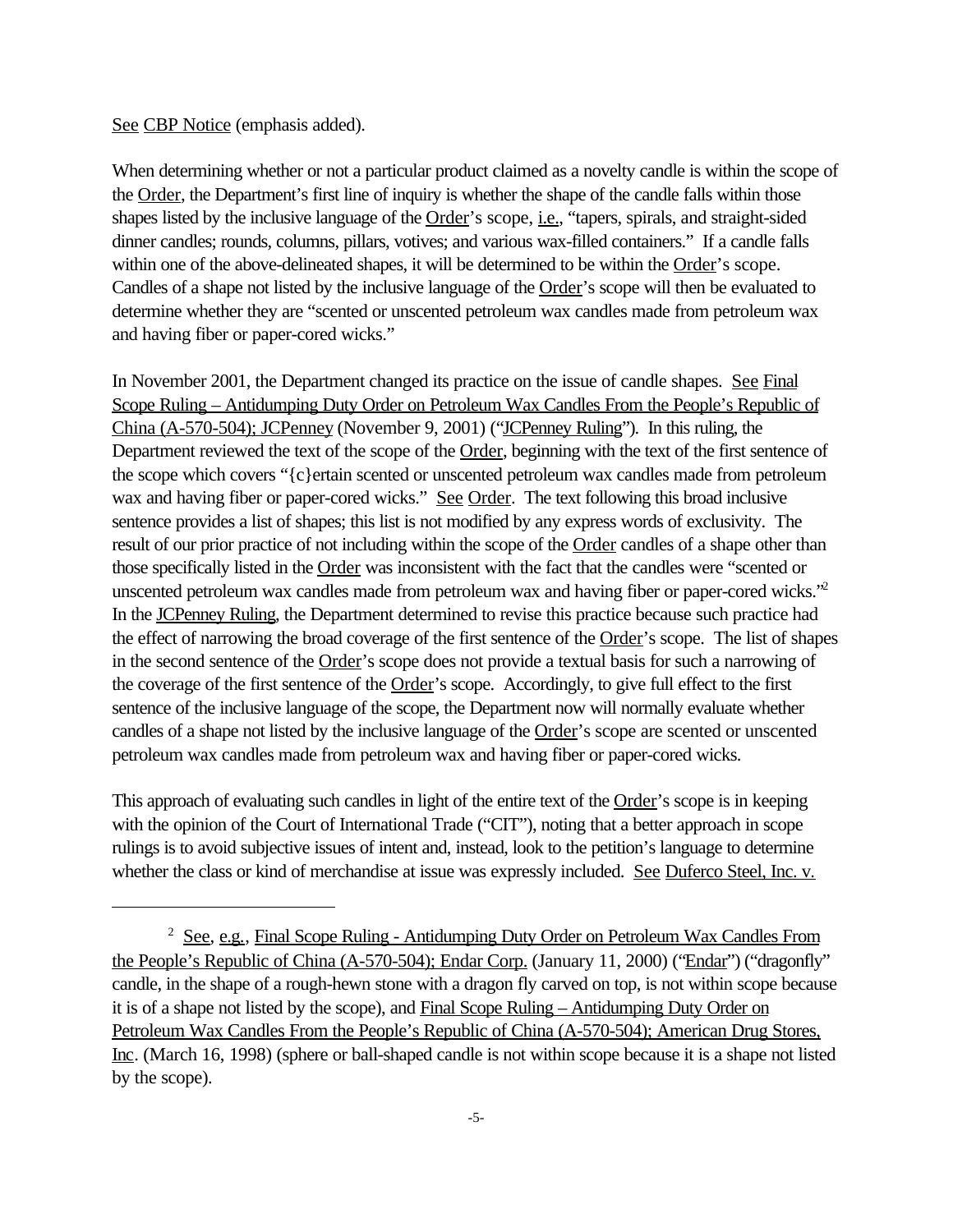United States, 146 F. Supp. 2d 913 (May 29, 2001) ("Duferco Steel"). Such an approach is a departure from past CIT precedent that required the Department to give ample deference to the NCA's intent when examining a petition's description of the subject merchandise. See, e.g., Torrington Co. v. United States, 995 F. Supp. 117, 121 (CIT 1998).

Although the specific scope decision in Duferco Steel has been overturned by the United States Court of Appeals of the Federal Circuit ("CAFC") in Duferco Steel, Inc. v. United States, 296 F.3d 1087 (Fed. Cir. July 12, 2002) ("Duferco Steel II"), we do not believe that the CAFC's decision undermines the Department's decision in the **JCPenney Ruling**. The plain language of the scope of the Order clearly states that "{c}ertain scented or unscented petroleum wax candles made from petroleum wax and having fiber or paper-cored wicks . . . sold in the following shapes: tapers, spirals, and straightsided dinner candles; rounds, columns, pillars, votives; and various wax-filled containers" are included within the scope of the Order. Thus, the Order offers a descriptive list of the shapes of candles included within the Order, but, as the courts have recognized, there is no requirement that every single product covered must be identified in the scope. More specifically, the CAFC has stated that "the petitions that led to the issuance of the order did not need to specifically identify the {product} in order to cover {it}; our precedent, to say nothing of the regulations, makes clear that neither a petition nor an antidumping or countervailing duty order requires that level of specificity."<sup>3</sup> The CAFC further stated "{a}s a matter of law, a petition need not list the entire universe of products . . . in order {for the petition of to cover those products.<sup>"4</sup> Thus, as applied to this **Order**, there is no requirement, nor is it possible, for all the shapes of candles to be listed.<sup>5</sup> In fact, if the list were exhaustive, there would have been no need for the Department to render a decision on novelty candles or any other candle that was not explicitly listed as a shape in the scope of the Order. However, the Department did render the novelty candle exception that offered a narrowly construed exception, leaving all other petroleum wax candles from the PRC covered by the Order.

If the Department determines that the candle is made from petroleum wax and has a fiber or papercored wick, but the candle possesses characteristics set out in the CBP Notice, it will fall outside the scope of the Order. In order for a candle to qualify for this exception, the characteristic which is claimed to render it a novelty candle (i.e., the shape of an identifiable object or a holiday-specific design) should be easily recognizable in order for the candle to merit not being included within the scope of the Order. Specifically, among other determining factors, the Department will examine

 $4 \underline{\mathbf{Id}}$ .

<sup>3</sup> Novosteel SA v. United States, 284 F.3d 1261, 1264 (March 26, 2002).

<sup>&</sup>lt;sup>5</sup> See Petroleum Wax Candles from China, USITC Pub. No. 3226 Investigation No. 731-TA-282 (Review) (August 1999) ("USITC Pub. No. 3226"), at 18 ("Candles come in a wide variety of shapes and sizes. Major U.S. candle manufacturers reportedly will offer 1,000 to 2,000 varieties of candles in their product lines.").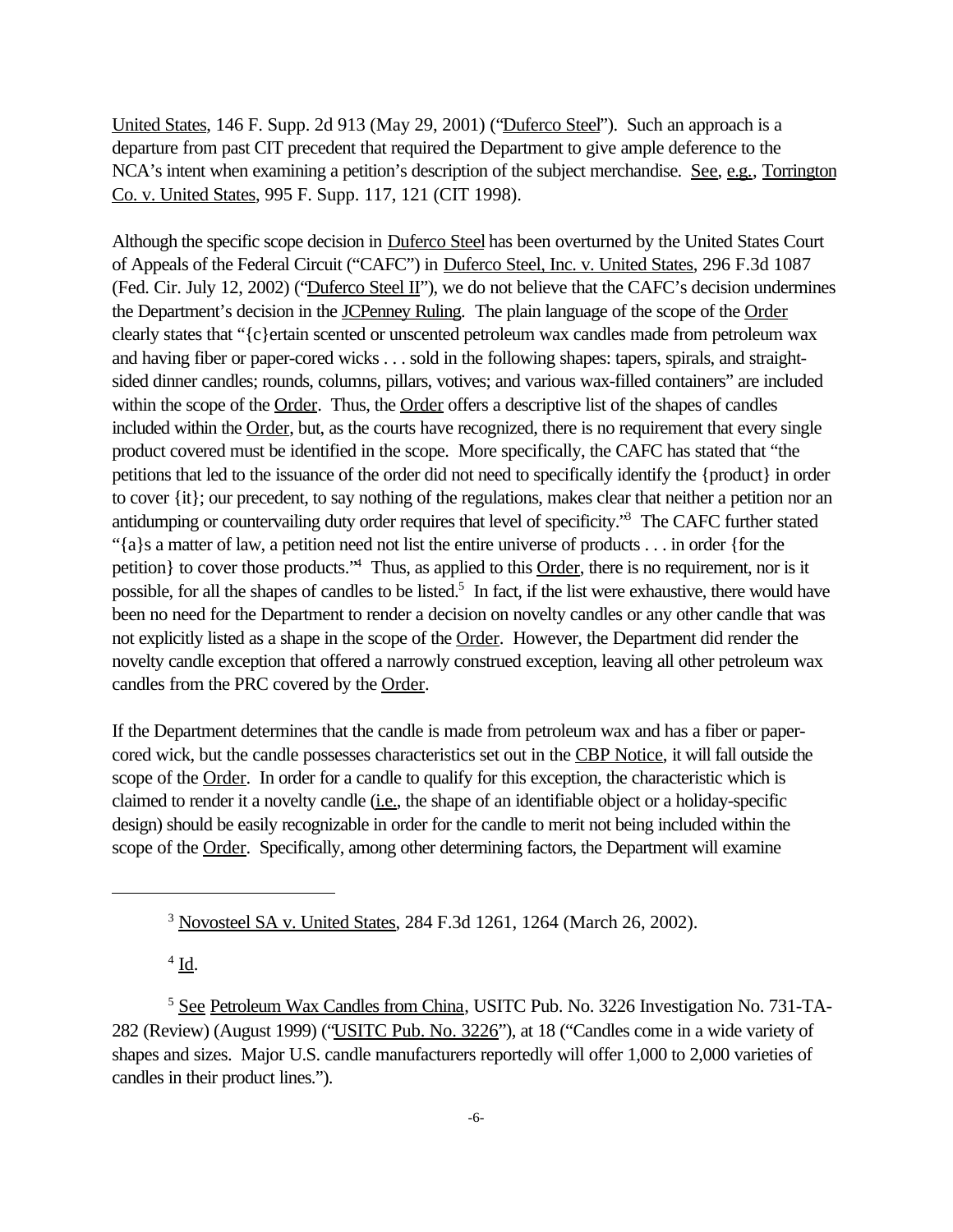whether the characteristic is identifiable from most angles and whether or not it is minimally decorative, e.g., small and/or singularly placed on the candle. If the identifiable object or holiday-specific design is not identifiable from most angles, or if the design or characteristic is minimally decorative, the Department may determine that the candle is included within the scope of the Order. See Final Scope Ruling – Antidumping Duty Order on Petroleum Wax Candles From the People's Republic of China (A-570-504); JCPenney Purchasing Corp. (May 21, 2001) ("JCPenney Corp. Ruling"); Final Scope Ruling – Antidumping Duty Order on Petroleum Wax Candles From the People's Republic of China (A-570-504); San Francisco Candle Co. (Feb. 12, 2001) ("SFCC"); and Endar. If a candle does not possess the characteristics set out in the July 1987 novelty candle exception, and it is a scented or unscented petroleum wax candle made from petroleum wax and having fiber or paper-cored wick, the Department will determine that the candle is within the scope of the Order.

## **Analysis**

With respect to the instant request, we find that for the reasons outlined below, both PPD's "Wine Cork" and "Champagne Cork" candle types fall outside the scope of the Order because they are in the shape of identifiable objects (i.e., corks).

#### **"Wine Cork" (#800347)**

PPD contends that the subject "Wine Cork" petroleum wax candle, with a fiber or paper-cored wick, is a novelty candle that, due to its shape, size, and markings, is easily identifiable as a real wine cork. PPD also maintains that the subject candle would be difficult to distinguish from a real wine cork unless it is closely examined. We agree that PPD's "Wine Cork" candle represents an identifiable object. Although the candle is of similar shape and size to most real wine corks (which would not be sufficient to qualify it under the identifiable object exception), the fact that it additionally contains similar markings to most real wine corks allows this candle to be identifiable as a wine cork. That is, the candle is not identifiable as a wine cork simply because of its shape; it is the markings that encircle the candle that allow it to be identifiable as a wine cork. In addition, the "Wine Cork" candle can also be identified as a real wine cork when the candle is viewed from the top, bottom, and the sides. See San Francisco Candle Co. v. United States, 206 F. Supp. 2d 1304 (May 30, 2002) ("SFCC Ruling") (where the CIT upheld the Department's examination of whether a candle's design is visible from multiple angles in determining whether it qualifies for the novelty candle exception). Thus, the Department finds that this candle does fall within the July 1987 novelty candle exception. Therefore, we find that this candle falls outside the scope of the Order because it is identifiable from all angles as a cork from a wine bottle.

## **"Champagne Cork" (#800384)**

PPD contends that the subject "Champagne Cork" petroleum wax candle, with a fiber or paper-cored wick, is a novelty candle that, due to its shape, size, and markings, is easily identifiable as a real champagne cork. PPD also maintains that the subject candle would be difficult to distinguish from a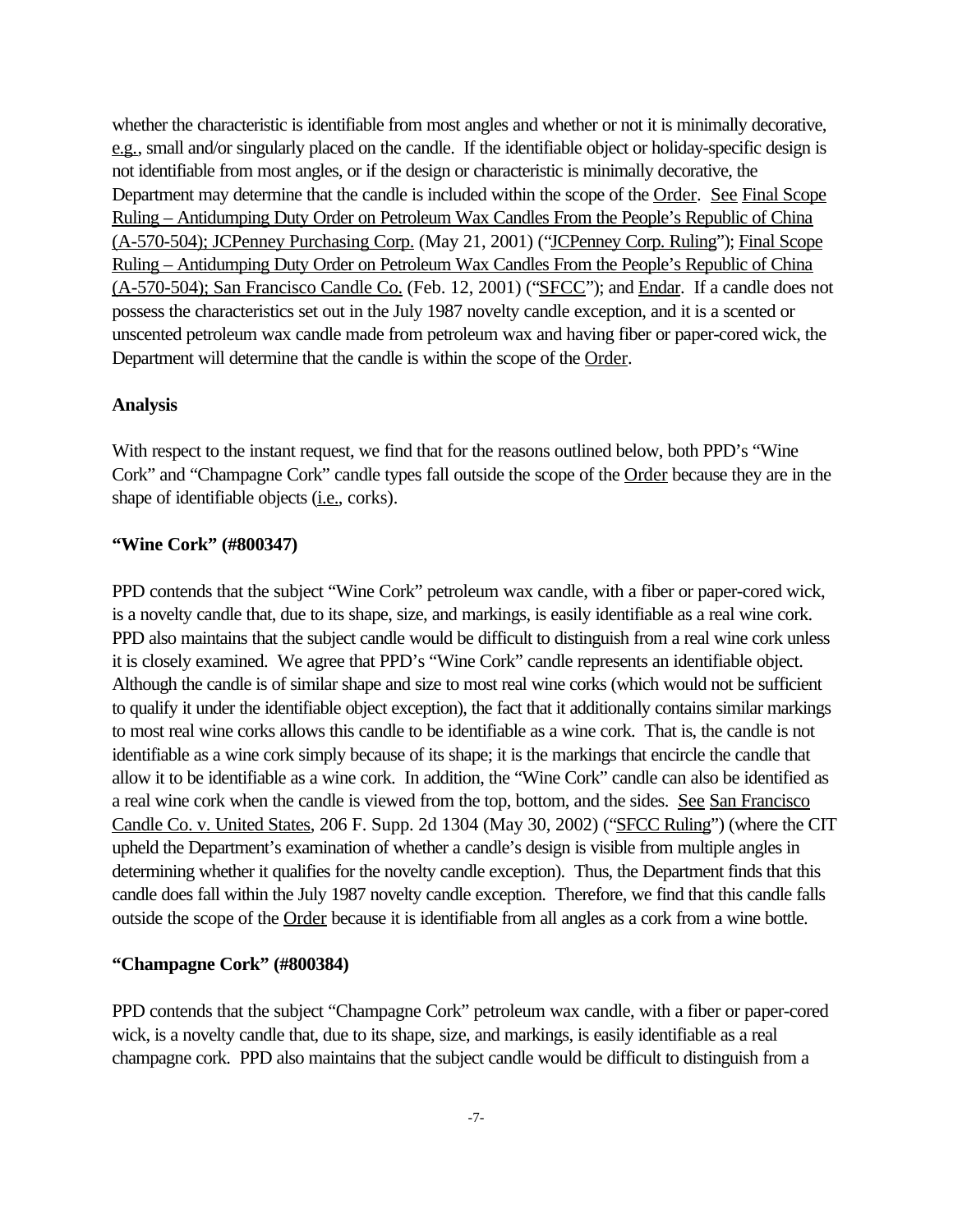real champagne cork unless it is closely examined. We agree that PPD's "Champagne Cork" candle represents an identifiable object. Although the candle is of similar shape and size to most real champagne corks (which would not be sufficient to qualify it under the identifiable object exception), the fact that it additionally contains similar markings to most real champagne corks allows this candle to be identifiable as a champagne cork. That is, the candle is not identifiable as a champagne cork simply because of its shape; it is the markings that encircle the candle that allow it to be identifiable as a champagne cork. In addition, the "Champagne Cork" candle can also be identified as a champagne cork when the candle is viewed from the top, bottom, and the sides. See SFCC Ruling. Thus, the Department finds that this candle does fall within the July 1987 novelty candle exception. Therefore, we find that this candle falls outside the scope of the Order because it is identifiable from all angles as a cork from a champagne bottle.

### **Summary**

PPD argues that the "Wine Cork" and "Champagne Cork" candles are in the shapes of identifiable objects and thus should not be included within the Order. For the reasons discussed above, we agree and find that these candles fall outside the scope of the Order. These conclusions are consistent with the scope of the petition, the initial investigation, the determinations of the Secretary (including prior scope determinations), and the ITC.

## **Recommendation**

We recommend that the Department find that PPD's "Wine Cork" and "Champagne Cork" candles fall outside the scope of the Order.

If you agree, we will send the attached letter to the interested parties, and will notify CBP of our determination.

Agree Disagree

Barbara E. Tillman Acting Deputy Assistant Secretary for Import Administration

\_\_\_\_\_\_\_\_\_\_\_\_\_\_\_\_\_\_\_\_\_\_\_\_\_\_\_\_